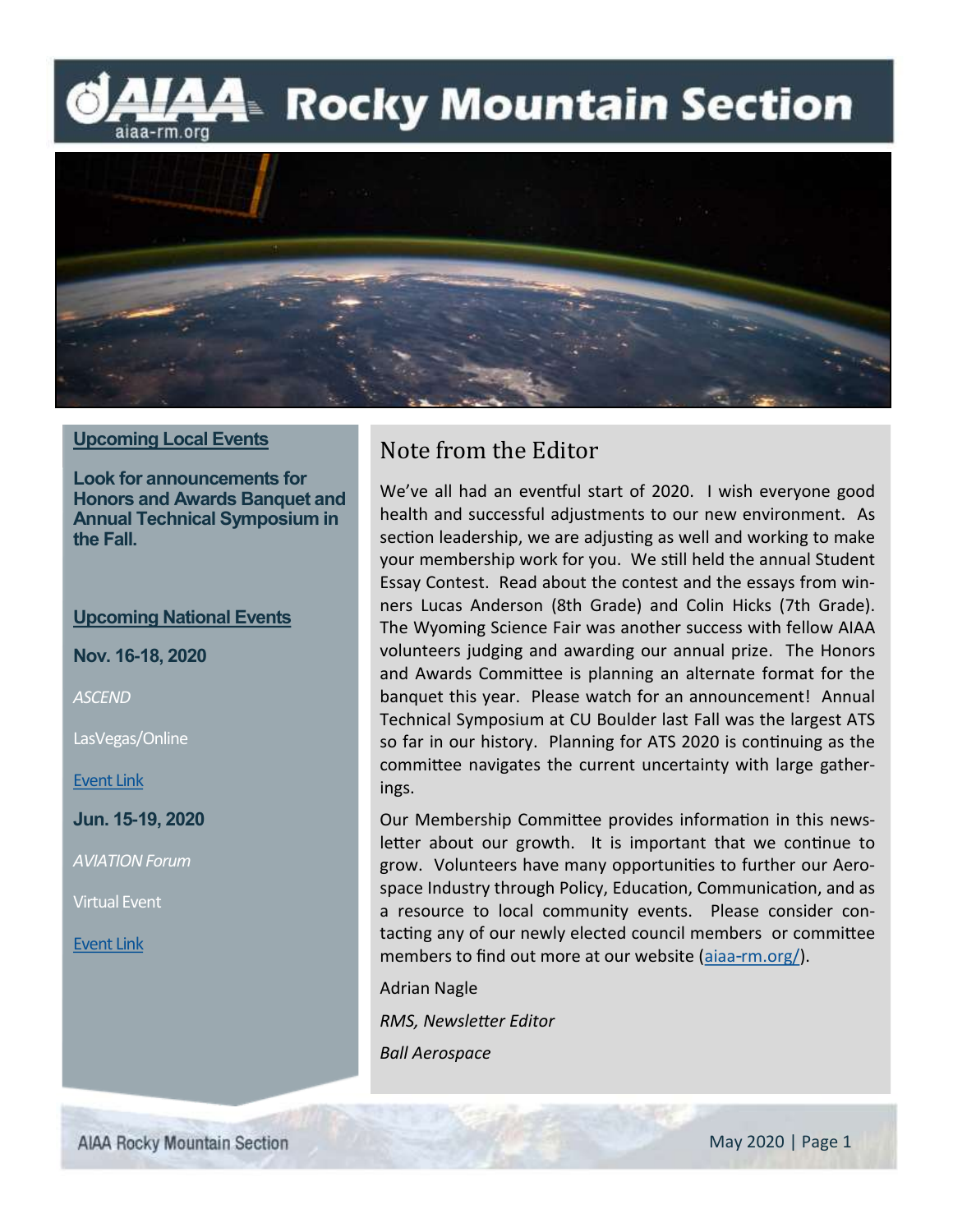## l⁄44 Rocky Mountain Section

### **In this Newsletter**

| <b>Topic</b>                                                                              | Page |
|-------------------------------------------------------------------------------------------|------|
| AIAA RMS Awards Prizes at the Wyoming<br><b>State Science Fair</b>                        | 3    |
| 2020 AIAA RMS Honors & Awards Call for<br><b>Nominations</b>                              | 4    |
| University of Colorado, Colorado Springs<br><b>Chapter Student Club Activities Update</b> | 5    |
| <b>Rocky Mountain Membership Continues</b><br>to Grow                                     | 7    |
| Colorado Aerospace Day at the Capitol                                                     | 8    |
| Four New AIAA Fellows in the Rocky<br><b>Mountain Section</b>                             | 9    |
| <b>Election Results for RMS Council</b>                                                   | 11   |
| The Future of Space-Student Essay Con-<br>test                                            | 11   |
| First Place 8th Grade Essay-Lucas An-<br>derson                                           | 12   |
| First Place 7th Grade Essay - Colin Hicks                                                 | 14   |

## **Section Officers**

| <b>Elected</b>           |                     |  |
|--------------------------|---------------------|--|
| Section Chairman         | Dr. Merri Sanchez   |  |
| <b>Vice Chair</b>        | <b>Tracy Copp</b>   |  |
| Secretary                | Kevin Mortensen     |  |
| Treasurer                | Dr. Taylor Lilly    |  |
| Vice Chairman – North CO | John Marcantonio    |  |
| Vice Chairman - South CO | Dr. Todd Nathaniel  |  |
| Vice Chairman - MT       | Erik Eliasen        |  |
| Vice Chairman - WY       | <b>Mark Kettles</b> |  |
|                          |                     |  |

### **Committees**

| Fellow-At-Large                    | Gene Dionne            |
|------------------------------------|------------------------|
| Member-At-Large                    | Pamela Burke           |
| <b>Education and STEM</b>          | John Marcantonio       |
| <b>Honors and Awards</b>           | <b>Stacey DeFore</b>   |
| Membership                         | <b>Marshall Lee</b>    |
| Newsletter Editor                  | <b>Adrian Nagle</b>    |
| <b>Public Policy</b>               | <b>Tracy Copp</b>      |
| Programs                           | Chris Zeller           |
| <b>Technical Committee Liaison</b> | John Reed              |
| Webmaster                          | John Grace             |
| <b>Young Professionals</b>         | <b>Alexandra Dukes</b> |
|                                    |                        |

**We Need You!** If you are interested in increasing your participation in AIAA Rocky Mountain Section, we need your help with positions in any of the committees. If you have an interest, please contact: Kevin Mortensen – [kevin.mortensen@baesystems.com](mailto:kevin.mortensen@baesystems.com)

**New Space Force calling Colorado Springs home under congressional deal:** A new neighbor in Colorado Springs? The Gazette in Colorado Springs reports our country's first new armed service since the Air Force was created in 1947, United State Space Force, will call Colorado Springs home. The article reveals congress passed a spending bill that provides \$322 million for construction on local bases. Some troops who are part of the Air Force Space Command at Peterson AFB, Schriever, AFB, and Buckley AFB will be part of the USSF. It is expected the USSF will have 15,000 troops. Read more at [The Gazette; Space Force.](https://gazette.com/military/new-space-force-calling-colorado-springs-home-under-congressional-deal/article_fb74724c-1b92-11ea-a8a9-8b5c0a440423.html)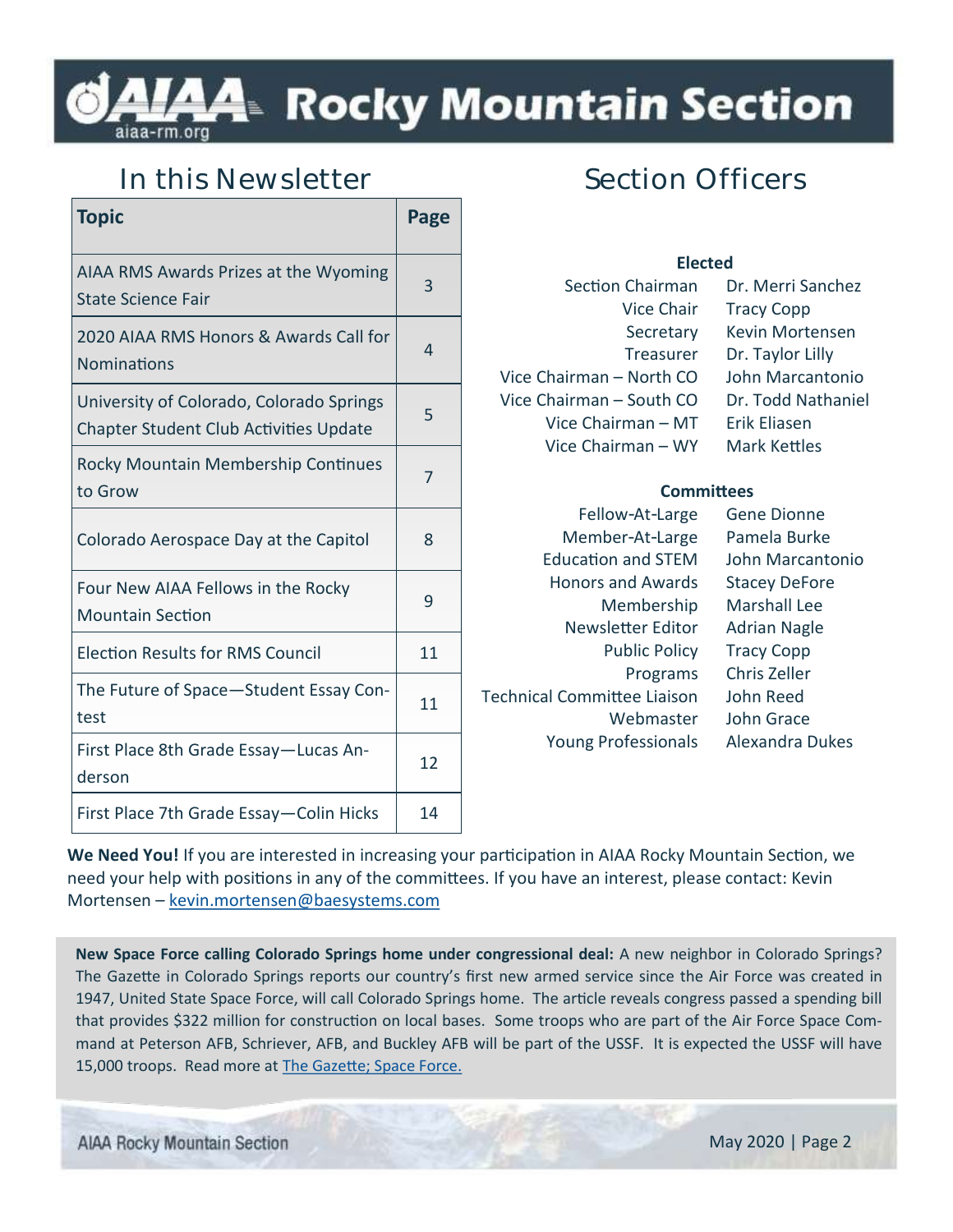## **A4**™ Rocky Mountain Section aiaa-rm.org

### **AIAA RMS Awards Prizes at the Wyoming State Science Fair**

### Mark Kettles, *Dish Network*

The Wyoming State Science Fair was held 1-3 March at the University of Wyoming in Laramie. AIAA RMS sponsored prizes for the best individual projects related to aerospace. Volunteer judges included Michael Stoellinger (Associate Professor of Mechanical Engineering), Adrun James (Graduate Student), Jorden Schulte (Graduate Student), and Sue Janssen (AIAA RMS Educational Outreach). Judges pre-

An Analysis of Stars Hosting Stellar Bow Shock Nebulae

First Place, Senior Division: "An Analysis of Stars Hosting Stellar Bow Shock Nebulae" by Sam Norcross; Kelly Walsh High School



Second Place, Senior Division: "Snow Deltas" by Thaddaeus Christensen; Homeschool

viewed the projects and then interviewed the students on 2 March. Dr. Stoellinger presented the awards on 3 March. The prizes include a certificate, an Arduino kit, and a one-year student membership to AIAA.



First Place, Junior Division: "Need a Brake?" by Elyn Bowers; Pinedale Middle School



Second Place, Junior Division; "Using the Seebeck Effect to Engineer a Heated Neck Warmer" by Ashton Bennett, Big Piney Middle School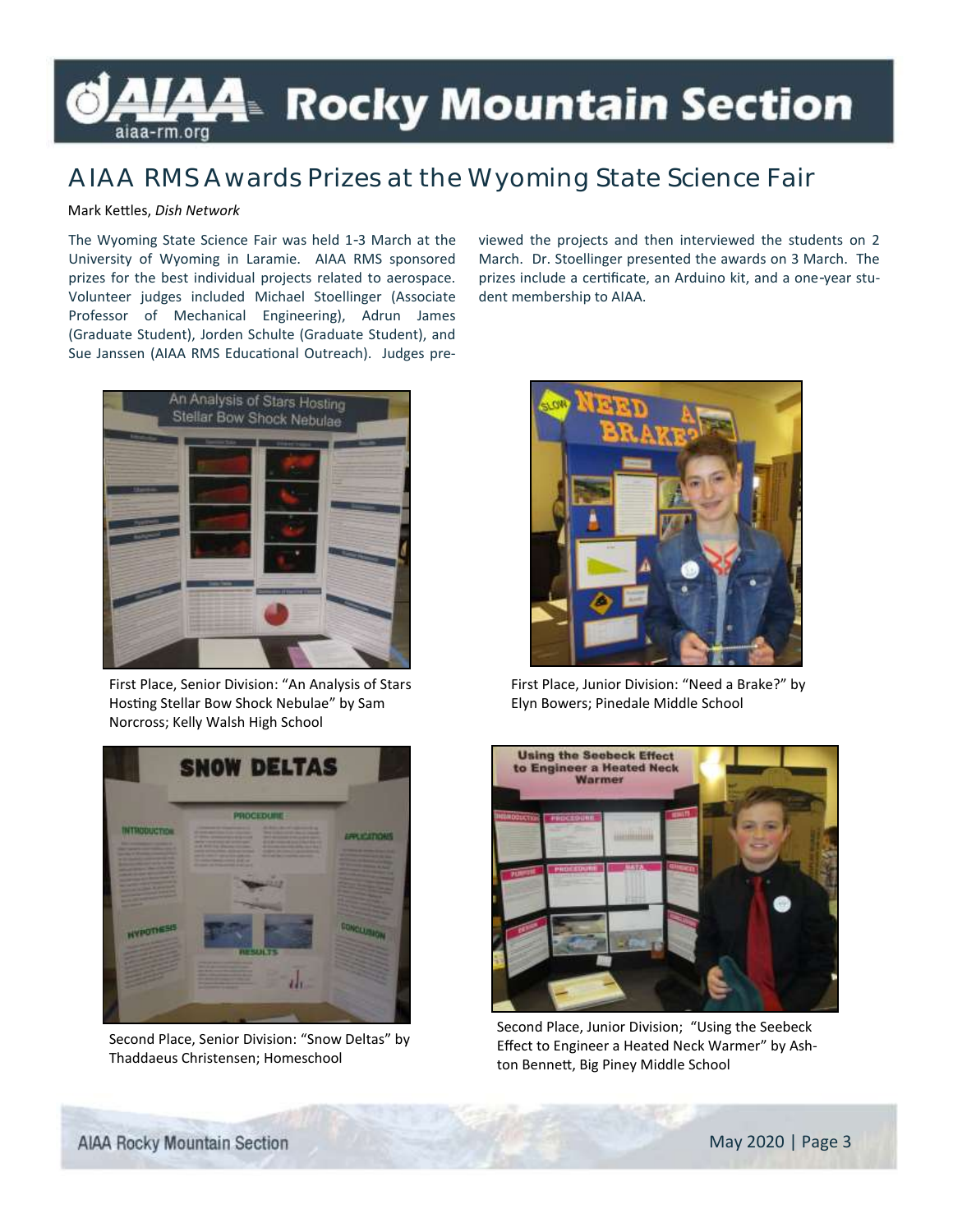## *L*A4≥ Rocky Mountain Section

## **2020 AIAA RMS Honors & Awards Call for Nominations**

*Stacey DeFore, Honors and Awards Chair* 

The Rocky Mountain Section would like to recognize AIAA members' achievements and service to the aeronautics, astronautics, and aerospace industry. The AIAA-Rocky Mountain Section awards program is intended to honor outstanding engineers and educators, to celebrate the contributions of our AIAA members.

The following Professional Engineer of the Year, Young Professional Engineer of the Year and Educator of the Year awards provide a forum to recognize our deserving colleagues.

- Professional Engineer of the Year
- Young Professional Engineer of the Year (35 years and under)
- Educator of the Year-Collegiate Level
- Educator of the Year- K-12 Level
- Young Professional Public Service of the Year (35 years and under)
- Professional Public Service Awardee of the Year

The online nomination form contains criteria and required information for each award. Please provide the required information completely and concisely. There is a one-page limit for all nomination justifications with character restriction enabled on the online form. Note, it is a requirement that nominees be an AIAA member to be nominated in all categories excluding the new Public Service Award. The Public Service Award is a new category this year and is intended to acknowledge outstanding public service contributions to our aerospace community.

If you wish to confirm a nominee's member status before submitting the nomination package, please contact the awards committee chair at [stacey.defore@teledyne.com.](mailto:stacey.defore@teledyne.com)

The deadline for submissions is 11:59 p.m. on Sunday, May 31, 2020. You will receive an auto-generated reply confirming your nomination submission. Early submissions are appreciated by the Awards Committee. A panel will be selected to evaluate the nominations and identify the outstanding nominee in each award category. The panel con-



sists of members of AIAA with an objective to identify the outstanding nominee in each award category. Deliberations are private and decisions are final.

Please submit nominations online and direct questions to Stacey DeFore, AIAA-RM 2019-2020 Honors and Awards Chair: stacey.defore@teledyne.com

Additionally, the AIAA Rocky Mountain Section is seeking members to be part of the Engineer of the Year and Educator of the Year awards selection committee. Committee members will be required to review the award submittals and support a committee nomination selection meeting at the beginning of April to select a winner in each category.

Due to COVID-19 state orders governing gatherings, the Honors and Awards recognition event details will be confirmed at a later date.

If interested in volunteering as part of the awards committee, please contact the awards committee chair at [stacey.defore@teledyne.com.](mailto:stacey.defore@teledyne.com)

> **Nomination Form:**  [https://coloradospace.wufoo.com/forms/](https://coloradospace.wufoo.com/forms/z155h1km16kxm60/) [z155h1km16kxm60](https://coloradospace.wufoo.com/forms/z155h1km16kxm60/)

**Deadline:**  Sunday, May 31, 2020 at 11:59pm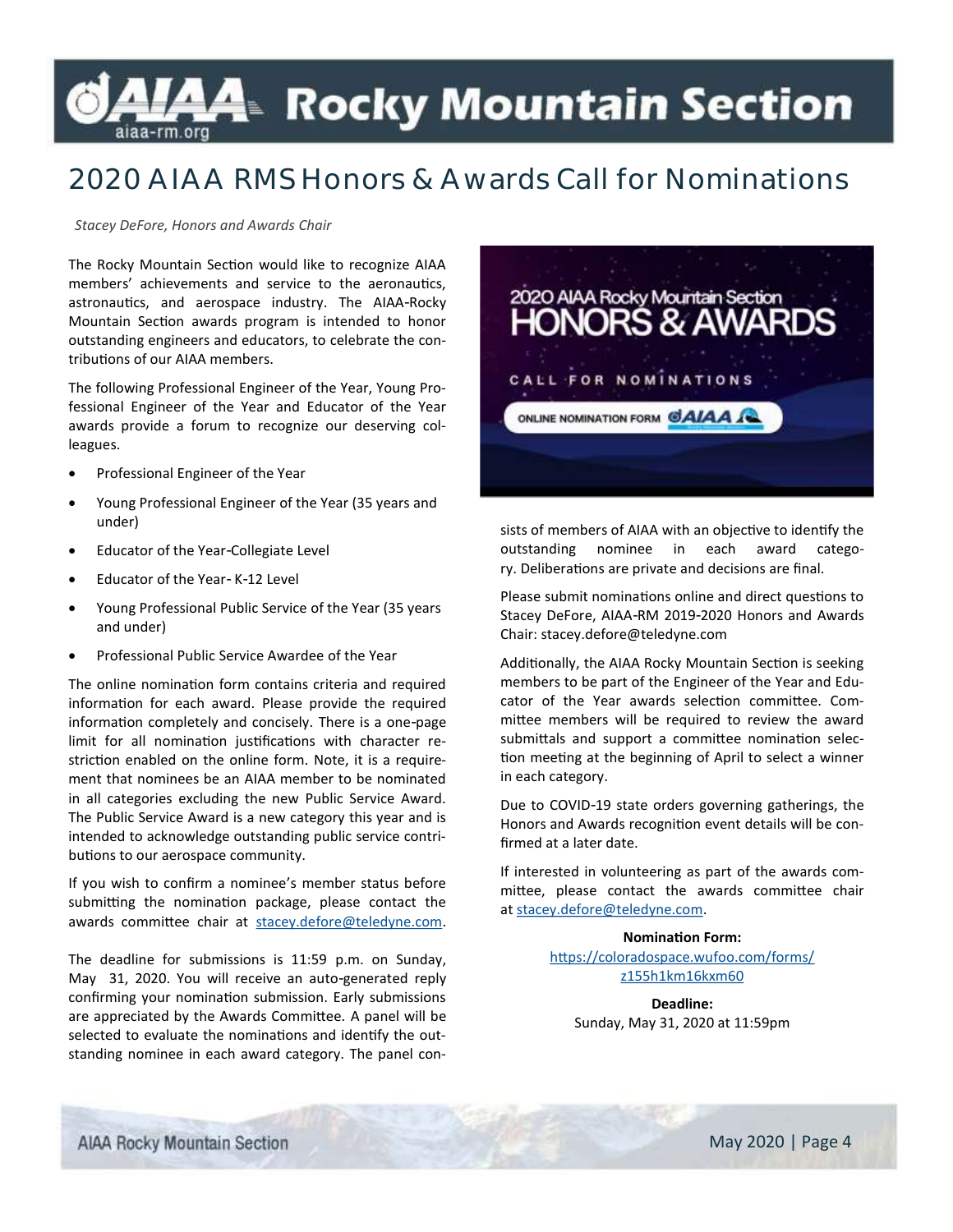# **LAA**≡ Rocky Mountain Section

### **University of Colorado, Colorado Springs Chapter Student Club Activities Update**

*Dr. Lynnane George, Advisor, and Lisa Adele, Secretary, UCCS AIAA Student Club*

The University of Colorado at Colorado Springs AIAA student club experienced an eventful 2019-2020 academic year. The club was started in Fall 2018 with only four students and grew over the next two years to over 63 members. AIAA events allow students to network and socialize with others in their field as well as provide profes-

sional development and outreach opportunities. Club members participated in many activities this past year, including industry site tours, hosted several distinguished speakers, volunteered in the community, and competed in the AIAA Space Systems Design Competition.



New UCSS AIAA Student Club Logo

#### There were several nota-

ble events that happened in the Fall. In October 2019, the UCCS AIAA student club sponsored a meeting before astronaut Scott Kelly's talk that attracted students, faculty, and industry visitors. The club also enjoyed field trips and presentations by many speakers, including Captain Chris Box of the Air Force Research Laboratory Space Vehicles Directorate and Retired Navy Captain and UCCS Vice Chancellor Chuck Litchfield. Club members volunteered at the Cool Science Festival in



Spring Kickoff Meeting

October, which introduces youth to concepts in science. Several students presented at the AIAA Annual Technical Symposium in Boulder in November, and a group of students visited the Colorado School of Mines in Golden to tour their Asteroid Mining labs and attend an AIAA monthly meeting. Club members also toured the United

> Launch Alliance facility in Centennial, CO to learn about launch vehicles.

> The club also achieved a significant milestone at UCCS in December – we received formal club recognition. This means we can reach more aspiring engineering students who have a passion for aerospace. The club also introduced an official

club logo, voted on by student members.

The UCCS Section also had an exciting and fun Spring term. The semester kickoff meeting was held on Thursday 30 January 2020 featuring Lockheed Martin's Carolyn Overmyer, who spoke about her experience as the Orion Service Module Integrated Product Team Manager for the Artemis 1 and 2 Missions. She also gave students advice about how to prepare for a career in the aerospace industry.

The club also sponsored many activities during Engineering Week in February, with events ranging from the club hosting a distinguished visitor, astronaut Mark Lee, to recruiting and community outreach activities. Team members also formed a Lunar Base Design Team to design a fully functional moon base camp for NASA's 1st long duration Lunar expedition mission. They entered their final design into the AIAA Space Systems Design competition in May.

Unfortunately, campus closed in March and all club activities were cancelled for the remainder of the term. However, the UCCS AIAA student club has many events

**AIAA Rocky Mountain Section**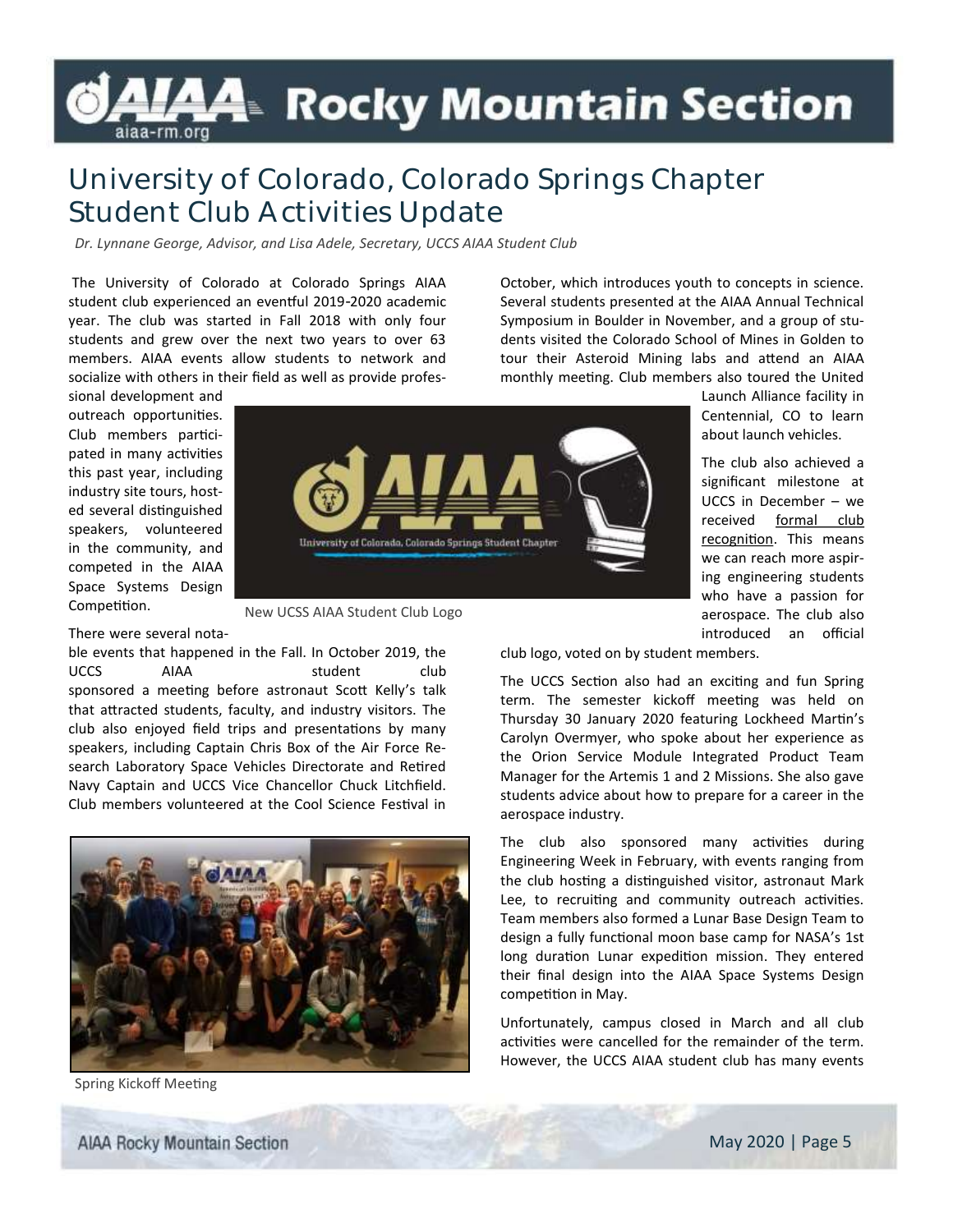### **Rocky Mountain Section** <u>дд</u> aiaa-rm.org

and activities already planned for Fall 2020 and we look forward to another successful school year! Please contact club advisor Dr. Lynnane George, lgeorge2@uccs.edu for more information.

#### **Engineering Week Activities—February 2020**

- Monday February 17: Hidden Figures Panel and Movie Showing and Women in STEM Panel 5:00 – 8:15 PM
- Wednesday February 19: AIAA Engineering Recruiting Table (10:30am-3pm)
- Wednesday February 19: Wildflower Elementary 4th grade Outreach & STEM Program (11am—1pm)
- Thursday February 20: Hidden Figures Movie Showing at Centennial 192 (5pm-7:15pm)



Student Chapter Meeting with Speaker Astronaut Mark Lee from Engineering Week 2020



Wildflower Elementary Fourth Grade Outreach and STEM Program from Engineering Week 2020

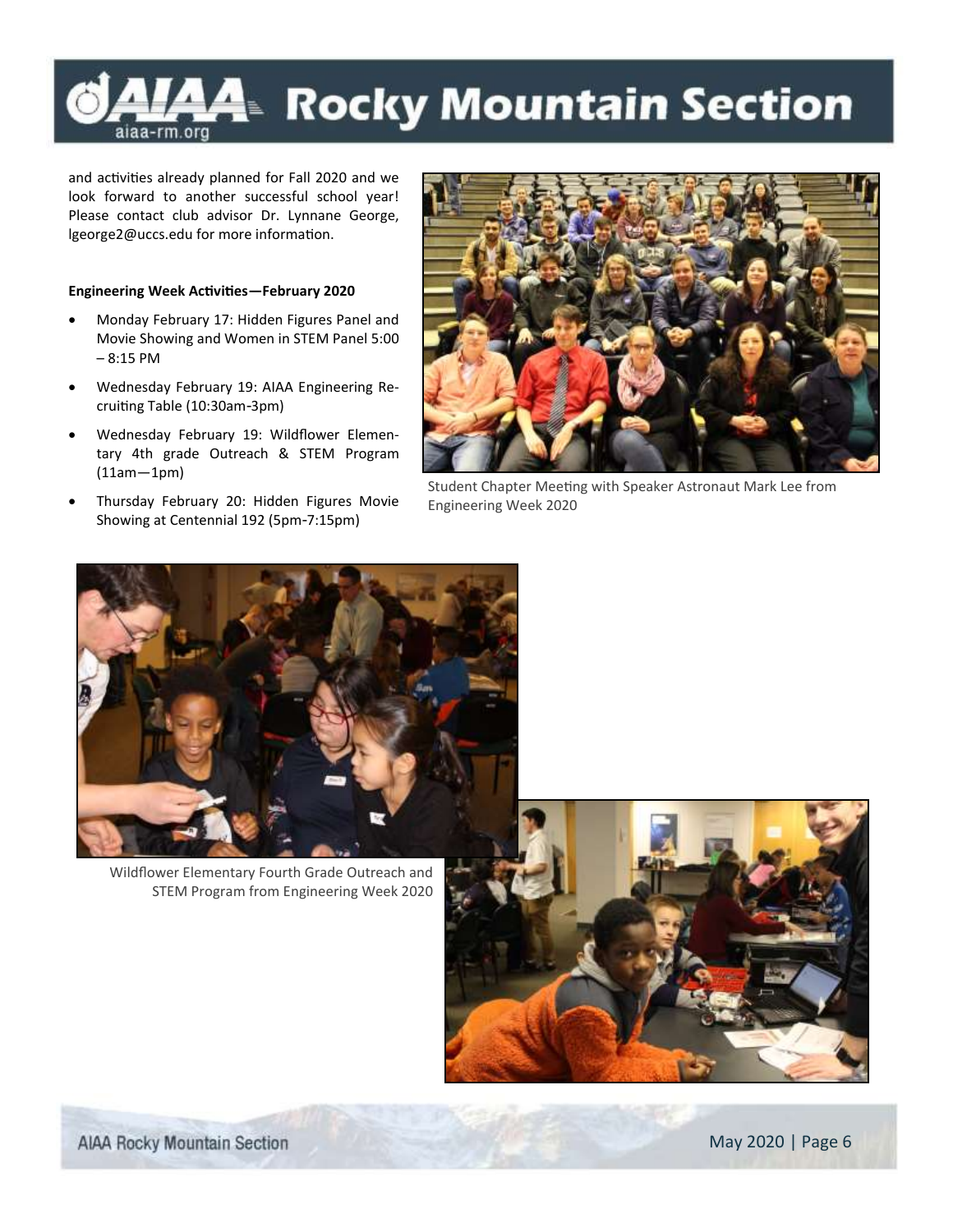## <del>A4</del>™ Rocky Mountain Section aiaa-rm.org

## **Rocky Mountain Membership Continues to Grow**

#### *Marshall Lee, AIAA RMS Membership Outreach Director*

I want to thank you for your continued membership and support of our Rocky Mountain Section. With your help, we have reached a total membership of nearly 1,500 strong as of February 2020. Our numbers were around 1,200 in 2016 at this time, so we continue to expand as a "Very Large" AIAA section.

You would guess that our count at 1,443 today is down due to the new world of COVID-19. However, the drop in numbers is typical at the end of the school year for Student Members. Professional and Educator Associates are the same level as in February, with Students accounting for the drop from 329 to 274.

Why has our section continued to grow? I can point to a few factors that have possibly influenced the rise. The growth of the aerospace business in general is a large contributor. Our industry is a buzz with new energy – commercial or new space interest, landing on the moon by 2024, and Colorado as the largest space economy per capita in the U.S.

Another reason is RMS has seen growth with our Young Professional participation as more and more new grads join the aerospace workforce. Geek nights, happy hours, and movie showings are all bringing our YPs together.

Also, AIAA National instituted an introductory program call e -Membership to provide an easy way to join by offering a 1 year free membership to new participants to try it risk-free.

And finally, RMS began collaborative corporate events to get the word out about the importance of career advancement through joining a professional association. This program year, we participated in events where members spoke about their personal involvement with our organization and what it did to enhance their lives. We celebrated the launch of the GPS III satellite at Lockheed Martin, sat in on a panel discussion about state and local policy at ULA, and discussed what it means to participate as a volunteer in an industry association defining the aerospace profession at Ball Aerospace.

Even in these extenuating circumstances we now live in, your AIAA Rocky Mountain Section will strive to connect members as we rollout new programs and virtual events starting this fall.

Again, we appreciate your support and participation for this past program year. We look forward to making 2020-2021 better yet.

| <b>Member Level</b>       | Count          |                                        |
|---------------------------|----------------|----------------------------------------|
| Fellow                    | 37             | Honorary Associate<br>Fellow<br>Fellow |
| <b>Honorary Fellow</b>    | $\overline{2}$ | Fellow<br>Student                      |
| <b>Associate Fellow</b>   | 158            |                                        |
| Senior Member             | 390            |                                        |
| Member                    | 271            | Educator<br><b>Senior</b>              |
| <b>Associate Member</b>   | 7              | <b>Associate</b><br>Member             |
| e-Member                  | 90             |                                        |
| <b>Educator Associate</b> | 214            | e-Member<br>Associate                  |
| Student                   | 274            | Member<br>Member                       |
| Total                     | 1443           |                                        |

**AIAA Rocky Mountain Section**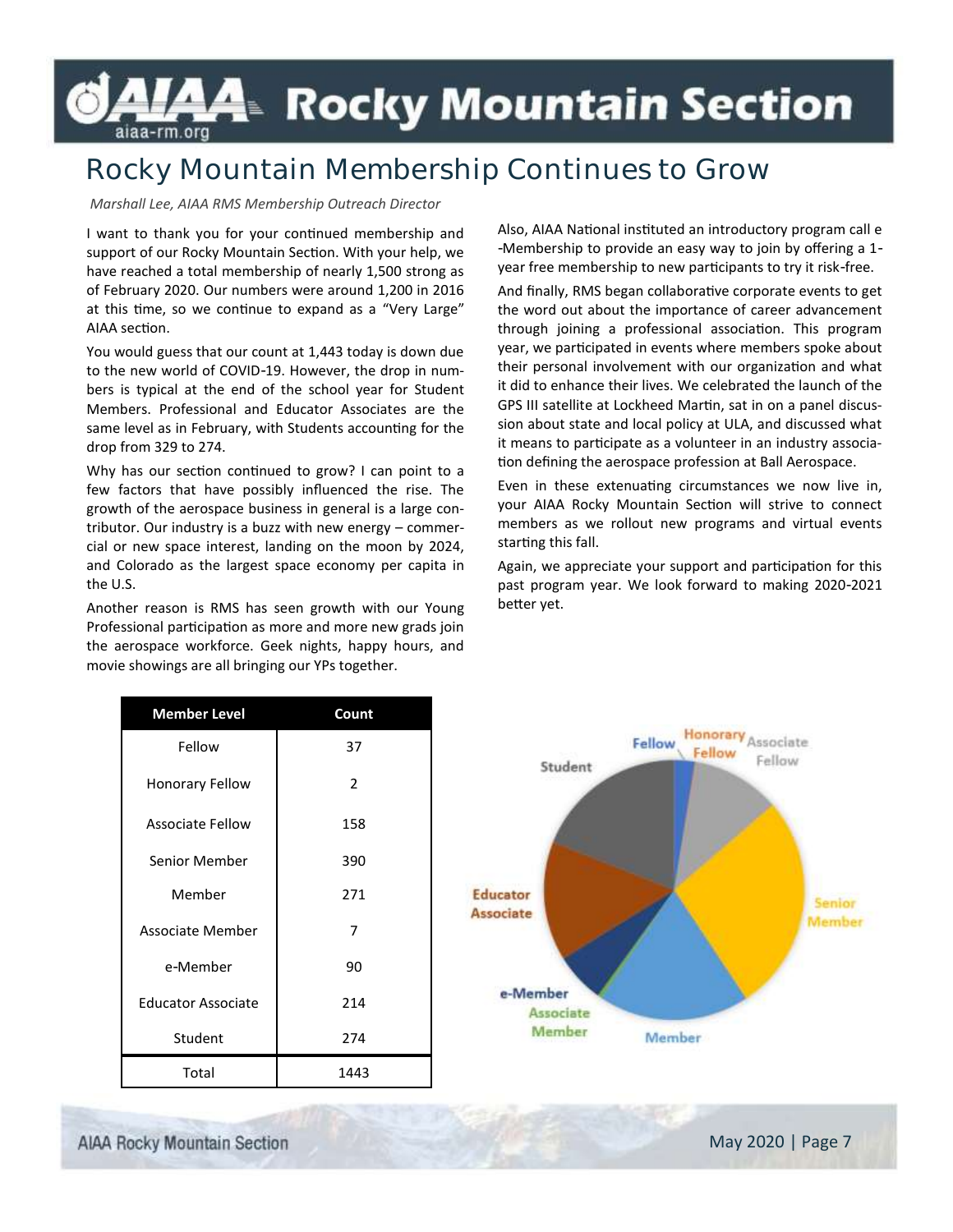# AIAA Rocky Mountain Section

### **Colorado Aerospace Day at the Capitol**

### *Christine Pumford, Ball Aerospace*

This year's Colorado Aerospace Day at the Capitol took place March 10, 2020. This is an exciting event in which members of Colorado's booming aerospace industry fill the Capitol to network and discuss with Colorado legislators the state of the industry and how they can support aerospace within the state. The Rocky Mountain Section represented AIAA at this event and the members in attendance were able to talk to numerous industry members, legislators, staffers, and students about AIAA.

With Colorado's ranking as the number one state in the

nation for per capita private aerospace employment, Colorado legislators are excited about aerospace and engaged in learning more about it. This year was an especially momentous Colorado Aerospace Day at the Capitol as the Colorado Senate passed a bill making that day, March 10th, Colorado Aerospace Day.

The day began with breakfast and a welcome from the President of the Colorado Senate, Leroy Garcia. Garcia welcomed the members of industry and expressed his pride in the Colorado Aerospace workforce. After Garcia's welcome, attendees visited the House and Senate. During the Senate visit, attendees witnessed the Senate vote in that session to make March 10th Colorado Aerospace Day and introduce a bill declaring Colorado to be the most fitting permanent location for the United States Space Command. Later in the day, Governor

Jared Polis addressed the attendees and spoke about the growing aerospace industrial base in the state. The day concluded with an aerospace panel and reception at the Governor's mansion a few blocks down from the Capitol.

Throughout the day and these events, attendees were able to visit the AIAA booth and discuss what we do and the current AIAA policy initiatives. Attendees were excited to hear about the different ways in which AIAA connects the aerospace community and what we are doing to engage STEM students.





**AIAA Rocky Mountain Section**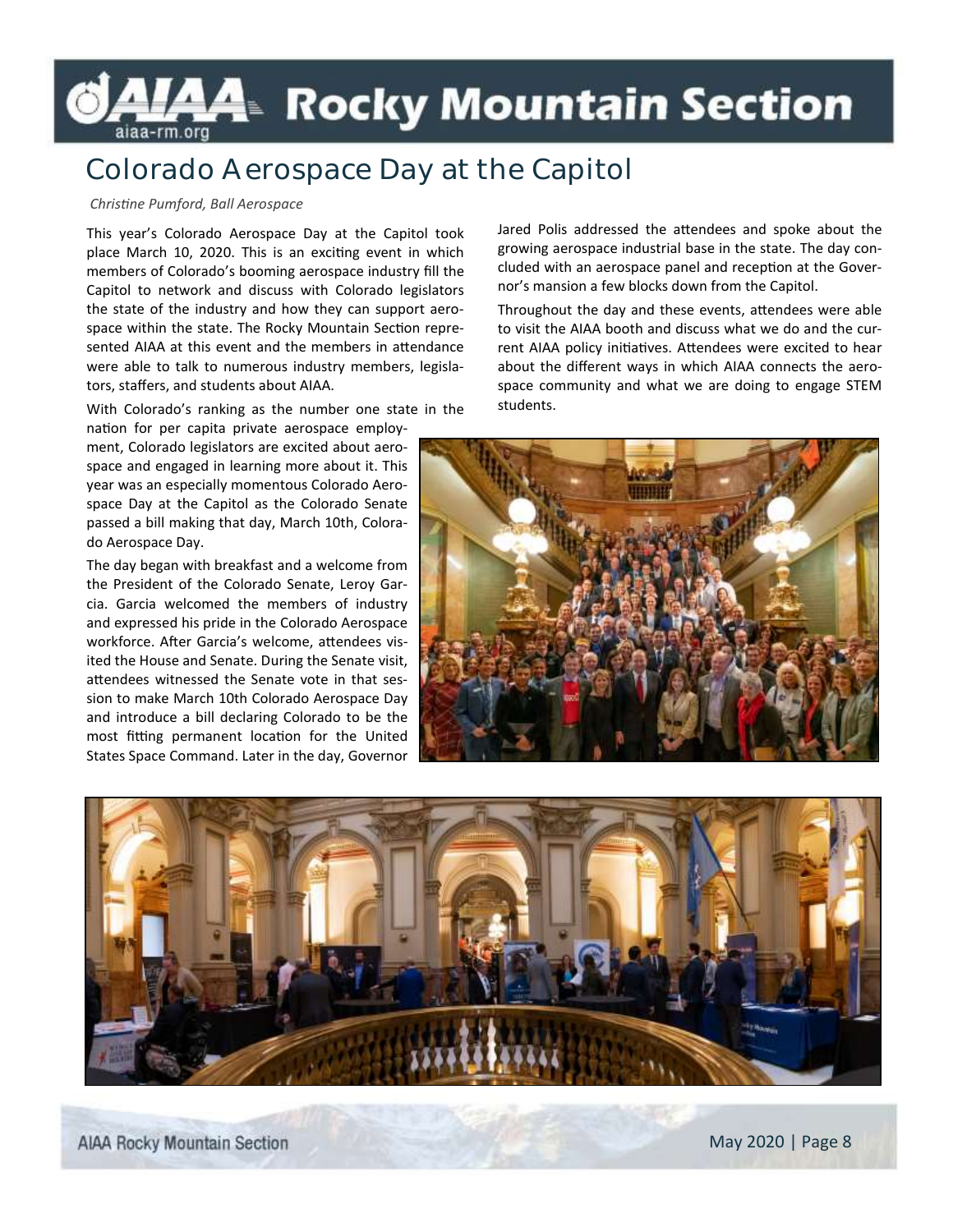## **A4**≥ Rocky Mountain Section aiaa-rm.org

### **Four New AIAA Fellows in the Rocky Mountain Section**

*Gene Dionne, Rocky Mountain Section Council*

The American Institute of Aeronautics and Astronautics (AIAA) has selected its Class of 2020 AIAA Fellows and Honorary Fellows. The induction ceremony for the new Fellows and Honorary Fellows will take place at the AIAA Fellows Dinner (hopefully) to be held on July 16, 2020 at the Hilton Crystal City, VA. They will also be recognized the following night at the AIAA Aerospace Spotlight Awards Gala at the Ronald Reagan Building and International Trade Center in Washington, D.C. "The 2020 Class of AIAA Honorary Fellows and Fellows have earned the respect and gratitude of the aerospace community for their dedication, creativity and contribution to better understanding our world in terms of its limits and how we can push past those boundaries," said John Langford, AIAA president. They are the best minds in the industry. I congratulate them on this career accomplishment."

The four new Fellows from the Rocky Mountain Section are the following.

**Salvatore "Tory" Bruno** is the President and CEO of United Launch Alliance in Centennial, CO. His citation reads: "*For visionary leadership as a senior aerospace executive and rocket scientist with an enduring passion for space and its potential for humanity."* For more than 30 years, Tory has made major contributions to the aerospace industry as a true "rocket scientist", leading more than 15 different civil and defense programs at Lockheed Missiles and Space, Lockheed Martin Space and now at ULA. Tory has been in his current position since 2014 overseeing 53 successful Atlas and Delta launches (with no failures!) as well as the development of the company's new Vulcan Centaur rocket. Before that, he was the VP and General Manager of Lockheed Martin's Strategic and Missile Defense Programs for seven years, leading a large business unit producing ballistic missiles and ballistic missile defense systems. Preceding that role, he was the President, Strategic Missile Programs where he led U.S. Navy and Air Force strategic missile systems development and field support of the D5 Trident II, Fleet Ballistic Missile and submarine launched IRBM. Leading up to that, he was the VP and PM for the THAAD Missile Defense Interceptor where he oversaw the development,

manufacturing and deployment of that very successful operational system. He is active in many professional associations and is often a keynote speaker at RMS technical conferences and at AIAA national conferences. He's also a very strong and active supporter of STEM education initiatives. His undergraduate degree was from Cal Poly University in Mechanical Engineering and has attended the Senior Executives in National and International Security Program at the Kennedy School of Government at Harvard University.

**Dr. Michael Gazarik** is at Ball Aerospace and Technologies in Boulder and Broomfield where he is the Vice President of Engineering. His citation reads: "*For his advancement of and advocacy for technological and organizational innovation, enabling the long-term success of the aerospace and defense industry*." In his current position, Mike leads overall strategic and operational leadership of the engineering organization as well as manufacturing and test operations, supply chain management, facilities, independent research and development and intellectual property. He has over 25 years of experience in the design, development and deployment of spaceflight systems. Prior to joining Ball in 2015, he was at NASA for eleven years in senior engineering leadership positions at the Langley Research Center and then NASA Headquarters where he was the driving force behind establishing NASA's Space Technology Mission Directorate. This important initiative significantly increased NASA's investment in the technologies needed for future space missions. He serves on the engineering department advisory boards of three universities and has been an organizer and speaker at many AIAA section and national technical conferences. He currently is the general chair for the AIAA SciTech Executive Steering Committee and is also actively involved as a member of AIAA's Corporate Membership Committee where he is shaping the society's governance and growing membership initiatives. His undergraduate degree in Electrical Engineering was from the University of Pittsburgh, his graduate degree in EE was from Georgia Institute of Technology as was his PhD in EE with a specialty in Systems and Controls.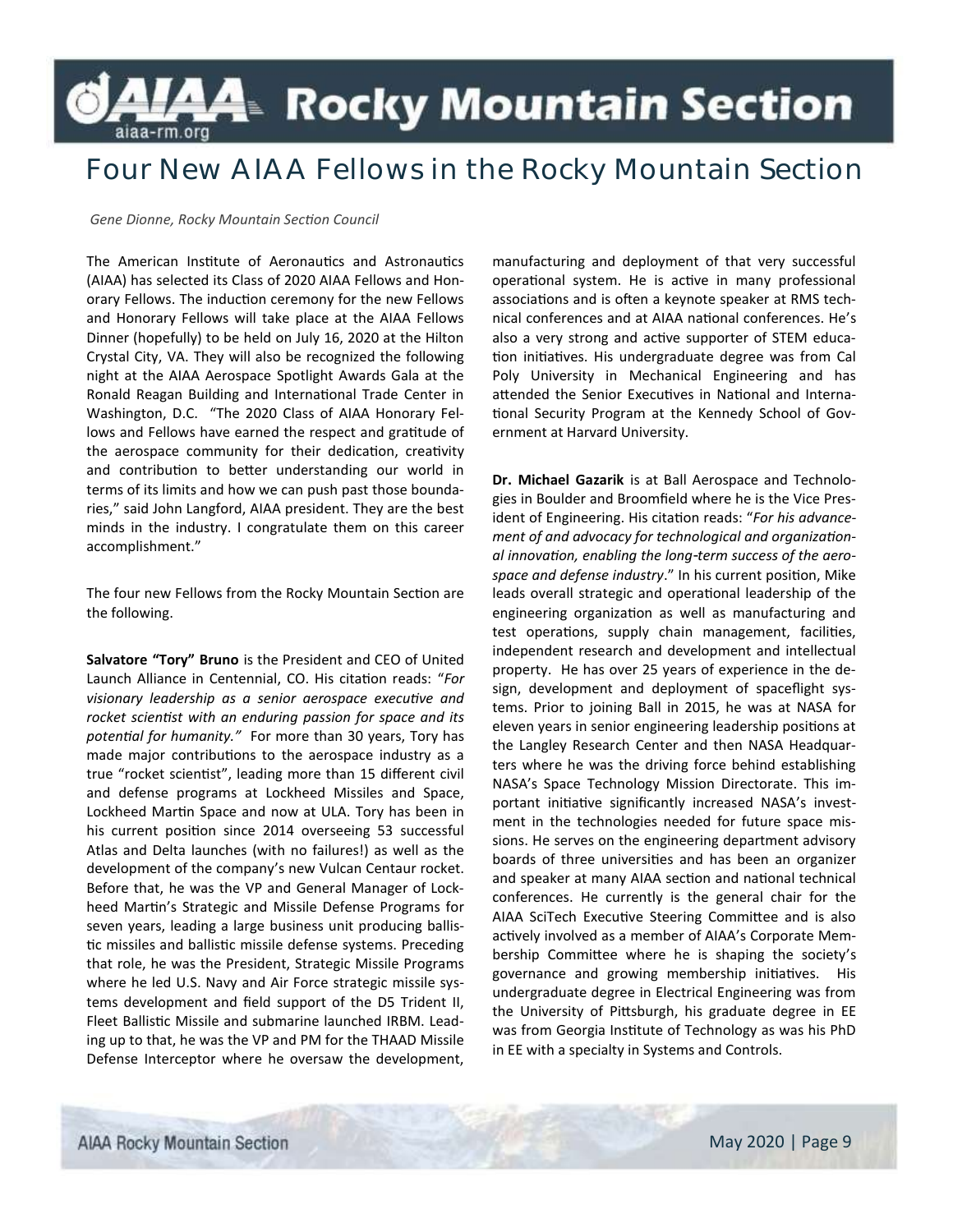## <del>A4</del>™ Rocky Mountain Section aiaa-rm.org

**Mr. Stanley "Scott" Gustafson** is the Lockheed Martin Space Vice President responsible for the company's centers of excellence (COE) in the Denver area and in Sunnyvale, CA. His citation reads: "*For sustained technical and program management excellence enabling the delivery of critically important national security space capabilities*." In his current position, he leads the design, production and delivery of space products including optical payloads, RF and radar payloads/products and spacecraft buses. Previous to this position he was the Mission Success VP where he led independent assessments of the performance integrity of LM Space products. Prior to joining LM in 2018, Scott spent 31 years at the Aerospace Corporation, a DoD Federally Funded R&D Center (FFRDC) in Los Angeles. While there, he had a wide range of responsibilities including: General Manager of MILSATCOM programs where he led systems

engineering support to the Air Force and Navy procurement organizations and before that he was the GM and Principal Director of Overhead Persistent Infra-Red (OPIR) programs where he supported the Air Force's Space Based IR System (SBIRS) and Defense Support Program space segments. Prior to that, he had several Principal Director positions supporting the Air Force's Space Radar Program, Development Planning Directorate and many years supporting the MILSATCOM programs. He is active in professional associations such as AIAA and is currently the elected Chair of the AFCEA/IEEE MILCOM Board. He serves as the LM executive liaison with CU Boulder and is on the Dean of Engineering

Advisory Council. His undergraduate degree in Chemical Engineering was from Purdue University, his graduate degree in Chemical Engineering was from Stanford University and he also attended Senior Executives in National and International Security Program at the Kennedy School of Government at Harvard University.

**Dr. David Klaus** is a Professor of Aerospace Engineering at the University of Colorado at Boulder. His citation reads: "*For exceptional personal contributions to human spaceflight operations and pioneering space biology research, as well as for being a professor inspiring generations of aerospace engineers in bioastronautics education*." He is a tenured professor at CU where he has been since 2002, teaching undergraduate and graduate students, and conducting research in bioastronautics. He established and leads a special academic graduate program in bioastronautics addressing all facets of human spaceflight. Prof. Klaus has won multiple awards from CU for teaching excellence and mentoring of students, plus he was recognized with the Educator of the Year award in 2004 from the Rocky Mountain Section and he also was awarded the AIAA national Distinguished Service Award as Chair of the Life Sciences and Systems Technical Committee in 2009. Before entering the academic world, he was an Extra Vehicular Activity (EVA) mission operations and space suit test analysis contract engineer at Johnson Space Center as well as certified launch control engineer on the shuttle program in the mid 80's. Prof. Klaus has published over 120 refereed journal articles, book chapters and conference papers. He is very active in AIAA and has been the



2019 AIAA Fellows and Honorary Fellows

Chairperson of the Life Sciences and Systems Technical Committee. He established, and is the Executive Director, of the FAA's Center of Excellence for Commercial Space Transportation leading the efforts of 10 universities supporting the FAA in advancing commercial spaceflight. Prof. Klaus earned his undergraduate degree in Mechanical Engineering from West Virginia University, his graduate degree in Aerospace Engineering Sciences was from the University of Colorado as was his PhD in Aerospace Sciences. He was awarded a Fulbright Scholarship to attend the University of Bonn (Germany) for postdoc work in Microbiology.

Congratulations to all for this achievement!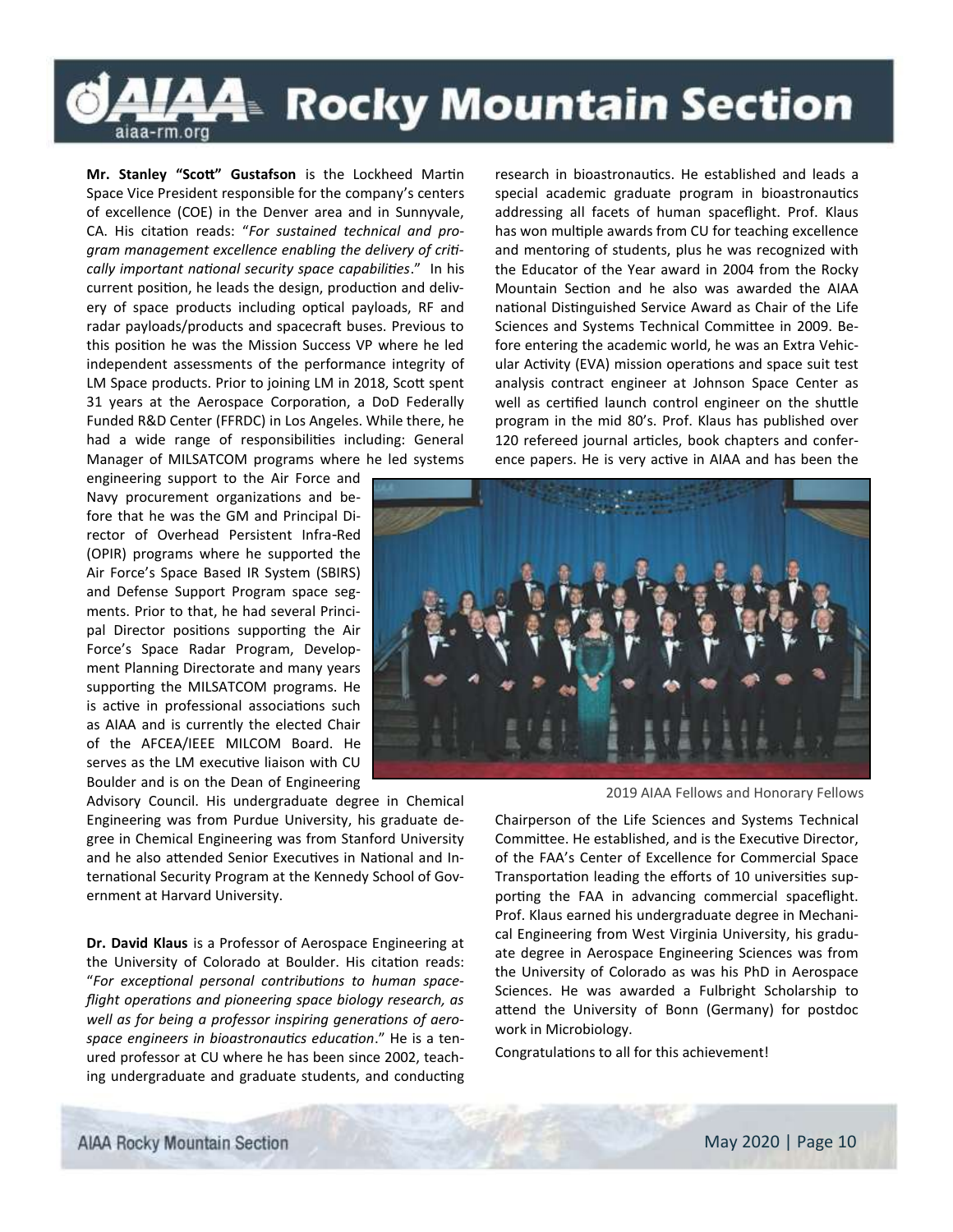## L⁄44 Rocky Mountain Section

## **Election Results for 2020- 2021 Council Positions**

Thank you for voting for the 2020-2021 AIAA-RMS Council Officer positions. The Election's Tellers Committee confirmed the vote count and the following are the 2020-2021 AIAA Rocky Mountain Section Council Officers. They will begin their term June 1st.

| Chair:                                     | Stacey DeFore    |                     |  |
|--------------------------------------------|------------------|---------------------|--|
| <b>Vice Chair:</b>                         | Alexandra Dukes  |                     |  |
| Secretary:                                 | Kathleen Pirazzi |                     |  |
| Treasurer:                                 | Dr. Taylor Lilly |                     |  |
|                                            |                  |                     |  |
| <b>Communications Director:</b>            |                  | Sally Hanley        |  |
| <b>Engagement &amp; Outreach Director:</b> |                  | Chris Zeller        |  |
| <b>Membership Outreach Director:</b>       |                  | <b>Marshall Lee</b> |  |
|                                            |                  |                     |  |

### **The Future of Space — Student Essay Contest**

AIAA RMS Educational Outreach sponsored a contest to encourage middle school students to consider the future of space in the next 50 years. Seventh and eighth grade students from Colorado, Wyoming and Montana were invited to submit an original essay to answer the questions: "*How advanced can you envision space technology and exploration through the next 50 years? What do we need to do now to achieve that?*"

The announcement was sent to RMS members with a request to forward the flyer to middle school students and educators. Nine 7th graders and sixteen 8th graders submitted essay. For the first time we had entries from Montana!

Fifteen AIAA RMS members reviewed the entries and selected the winning essays: David Amato, Michael Anderson, Eric Bjork, Lauren Daniels, Mike Dickey, Sally Hanley, John Kettling, David Loomis, Jane Mattson, Barrett McCann, Clark Mikkelsen, Chris Rouw, Jennifer Rozek , Barb Sande, and Katie Vanhemert. Criteria included originality of ideas presented, soundness of logic used to develop ideas, realism of ideas presented, and quality of composition,

clarity of expression and grammar and spelling.

Judges enjoyed the experience:

"This was fun! - Eric and David

"What a great contest!" – Jennifer

"These essays were a pleasure to read." – Lauren

"It's so great to hear about their ideas for the future." – Sally

"… after doing a whole box full of technical reading and studying all week, this little essay was very smooth, soothing, slightly philosophical, and rather eye opening." – John

"Very interesting and some of the students were quite innovative." - David

The winning authors were presented with a certificate and a monetary award. All authors received a small package of AIAA "schwag" including stickers, pencils, and silicone bracelets. The first place essays have been sent to the national level contest.

Enjoy reading the top essays on the following pages!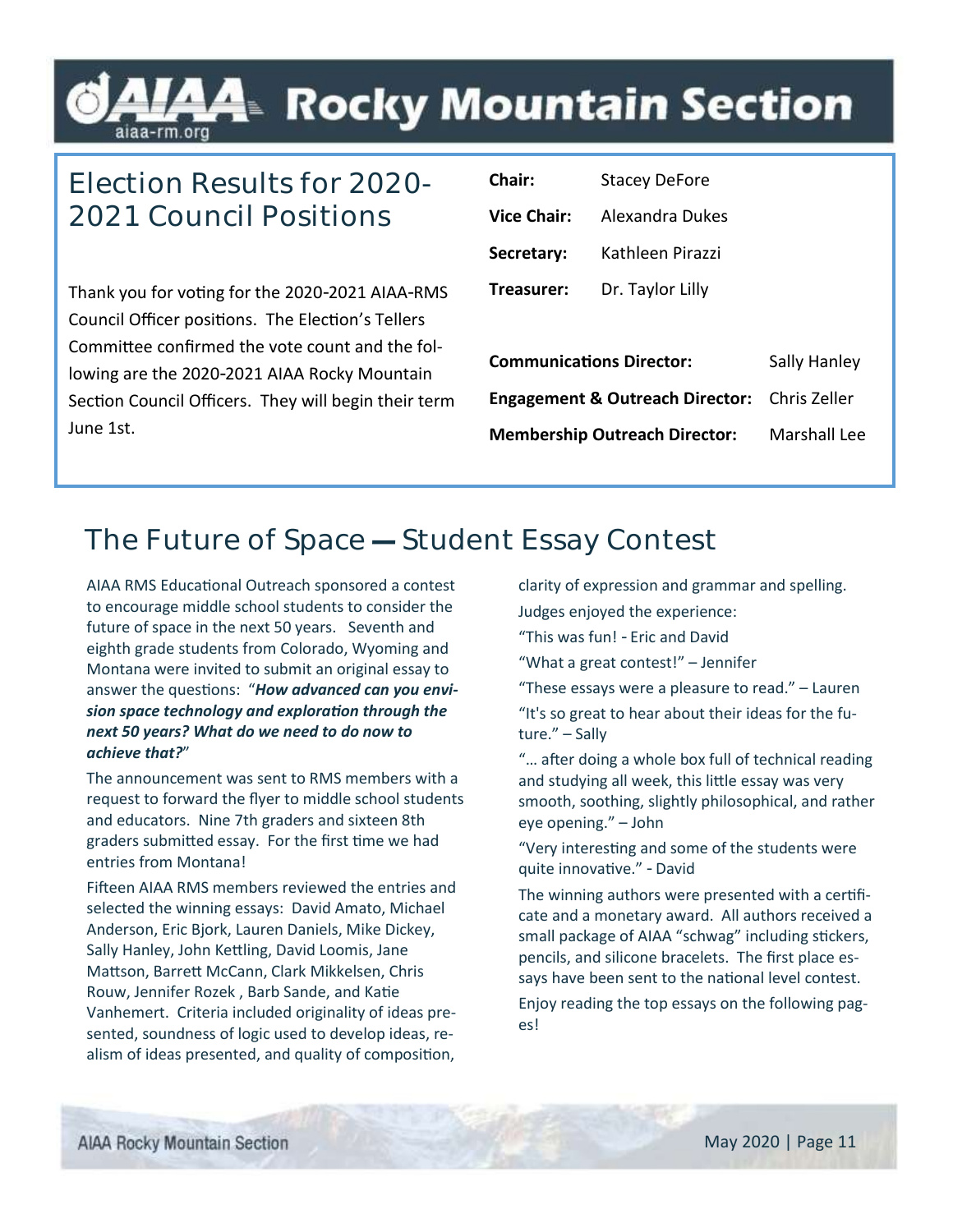## L⁄44 Rocky Mountain Section aiaa-rm.org

## **First Place, 8th Grade Essay—Lucas Anderson**

### Teacher: Tyler Fox

School: Eagleview Middle School, Colorado Springs, CO

It is no secret that our species has always been keen to explore anything undiscovered, and what we thought impossible one decade was the basis for our dreams in the next. And at this point, what grounds do we have to expect that to change? Since the earliest rockets were created, people imagined using them to travel to the moon, and when our species accomplished that, people imagined going to the stars. The more important question is not about if we will ever visit other planets, exoplanets, or even further destinations, but about how we will overcome the necessary difficulties and how difficult will they be to overcome. There are already plans in place by many of the major space organizations, and NASA is no exception. According to one article, "Unlike the way the space program started, NASA will not be racing a competitor. Rather, we will build upon the community of industrial, international, and academic partnerships forged for the space station" ("60 Years"). So it seems that we are going to have a far more cooperative future than our past, which will surely lead to more accomplishments. According to the article, "It's Official. Humans Are Going to Mars. NASA Has Unveiled Their Mission," NASA already has a plan to get humans to Mars in the next couple of decades, but they aren't the only ones with that goal (Lant). SpaceX, for example, has been making strides toward Mars and, as stated above, will likely work with NASA and other companies to make sure they succeed. For example, the article, "NASA Teams with SpaceX, Blue Origin and More to Boost Moon Exploration Tech" discusses the organizations working on the steps leading up to this goal. The author states, "SpaceX will also work with NASA's Kennedy Space Center in Florida on how best to land Starship on the moon" (Wall). So human exploration seems to have a bright future, mostly focused on getting to Mars.

But what about exploration in the absence of humans? We've already sent probes out to the distant solar system and beyond, so what's next? In the very near future, our focus seems to be going inward rather than outward; we've launched the Parker Solar Probe, which will, as the name suggests, be sent toward the sun. However, we do still have longer-term goals, such as the Europa Clipper, which will allow us to gather information on Jupiter's icy moon of the same name. But this project, unlike the solar probe, is still in its early stages ("Europa Clipper"). However, it will likely be a major focus for the next few decades. Another piece of technology that will impact our understanding of space is the James Webb Space Telescope (which will hopefully launch sometime within the next 50 years). This long-anticipated satellite will be an improved alternative to the Hubble telescope. It should allow us to get better images, and therefore understanding, of the universe in which we live. This will likely consume much of NASA's attention with all of the useful information it can give us. According to a NASA article, "Webb will solve mysteries of our solar system, look beyond to distant worlds around other stars, and probe the mystifying structures and origins of our universe" ("60 Years"). So in short, the future of both manned and unmanned space travel seems relatively diverse and full of possibility.

Space could also be used to improve the lives of humans on Earth; many problems such as shortages of resources could be solved by traveling to other celestial bodies. Mining asteroids and other objects has been proposed before, but is this plausible, and is there anything valuable to be found? According to one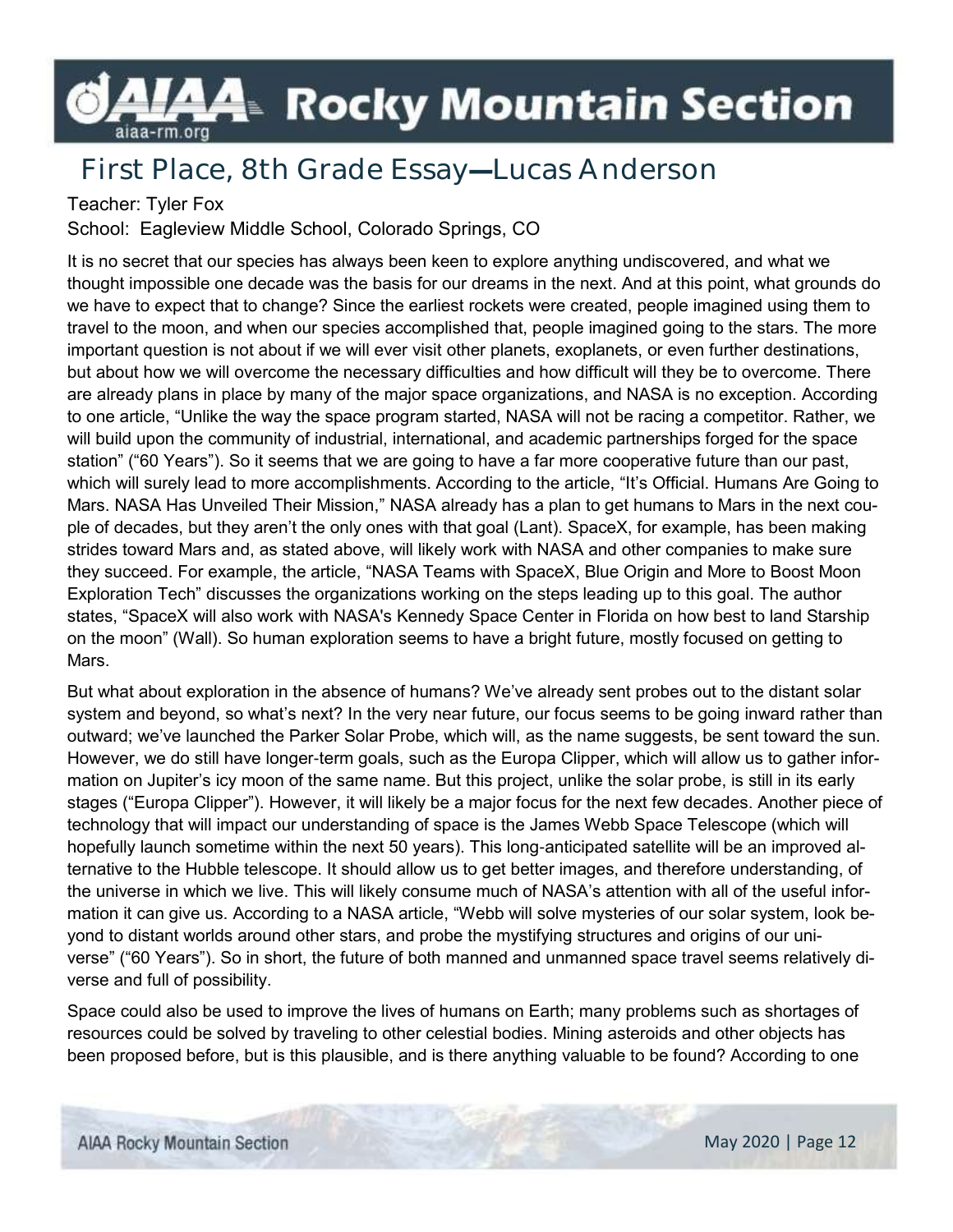

article, "Though most [asteroids] are hunks of rock or ice, some are replete with iron, platinum, gold, and other precious minerals" (Perry). While most likely not unattainable, the prospect of extracting resources from outer space does bring in some new challenges. We would need to improve our propulsion capabilities and develop excavation equipment that functions properly in the harsh environment of space. Technologies such as ionic thrusters, which exist but are still not practical, mainly due to their small size and thrust. These would need to be improved upon and scaled up to be fit for a mineral-harvesting craft. Other propulsion methods and energy sources may prove to be promising contributors to this goal. This equipment would have to handle extreme temperatures and temperature fluctuations and be able to work in a vacuum. This equipment would have to be designed for use in microgravity, and be unaffected by the heightened radiation levels present in that environment. We will need to make transporting large amounts of material more efficient, as many candidates for mining are all the way in the asteroid belt, or farther. Transportation may benefit from reducing the amount of unwanted material being transported; minerals are generally not found in a pure state, so technology should be developed that will allow ore to be refined on the asteroid or planet, if possible. Asteroid mining could prove to be very profitable, making it a great motivation to explore further.

Another point to consider is non-material resources; there's quite a bit more than rock, metal, ice, and gas in our solar system. Energy is just as valuable as any of those, and it may be easier to acquire. For example, a solar panel orbiting the sun could be more efficient due to the lack of an atmosphere and the clouds that come with it. Transportation will likely not be a great issue; electricity can be transferred with the use of electromagnetic waves (Kingatua). Capitalism will most likely be one of the strongest driving forces behind progress in space.

### Works Cited

"60 Years & Counting - The Future." NASA, NASA, [www.nasa.gov/specials/60counting/future.html.](http://www.nasa.gov/specials/60counting/future.html)

"Europa Clipper." NASA, NASA, www.jpl.nasa.gov/missions/europa-clipper/.

Kingatua, Amos. "Wireless Power Transmission of Solar Energy from Space - News." All About Circuits, 6 Oct. 2016, [www.allaboutcircuits.com/news/wireless-power-transmission-of-solar-energy-from-space/.](http://www.allaboutcircuits.com/news/wireless-power-transmission-of-solar-energy-from-space/) 

Lant, Karla. "It's Official. Humans Are Going to Mars. NASA Has Unveiled Their Mission." Futurism, Futurism, 28 Apr. 2017, [www.futurism.com/its-official-humans-are-going-to-mars-nasa-has-unveiled-their](http://www.futurism.com/its-official-humans-are-going-to-mars-nasa-has-unveiled-their-mission)[mission.](http://www.futurism.com/its-official-humans-are-going-to-mars-nasa-has-unveiled-their-mission) 

Perry, Philip. "NASA to Explore an Asteroid Containing Enough Mineral Wealth to Collapse the World Economy." Big Think, Big Think, 5 Oct. 2018, [www.bigthink.com/philip-perry/nasas-asteroid-mission-likely-to](http://www.bigthink.com/philip-perry/nasas-asteroid-mission-likely-to-uncover-mysteries-surrounding-the-origins-of-our-solar-system)[uncover-mysteries-surrounding-the-origins-of-our-solar-system.](http://www.bigthink.com/philip-perry/nasas-asteroid-mission-likely-to-uncover-mysteries-surrounding-the-origins-of-our-solar-system)

Wall, Mike. "NASA Teams with SpaceX, Blue Origin and More to Boost Moon Exploration Tech." Space.com, Space, 31 July 2019, [www.space.com/nasa-moon-mars-technology-commercial](http://www.space.com/nasa-moon-mars-technology-commercial-partnerships.html)[partnerships.html.](http://www.space.com/nasa-moon-mars-technology-commercial-partnerships.html)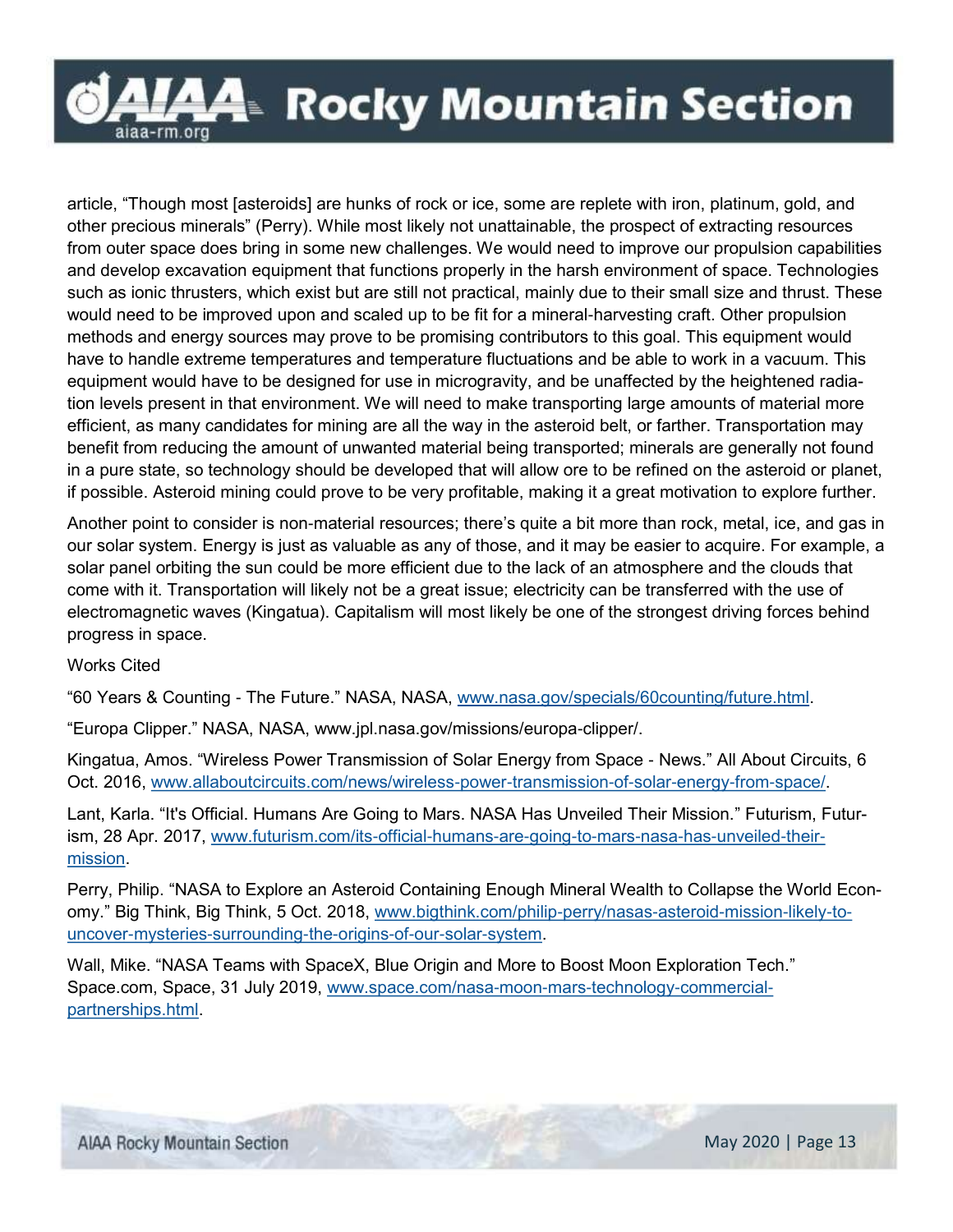## LAA- Rocky Mountain Section aiaa-rm.org

## **First Place, 7th Grade Essay—Colin Hicks**

### Teacher: Rachelle Morris

### School: East Middle School, Great Fall, MT

To answer the questions, "How advanced can you envision space technology and exploration through the next 50 years?" and, "What do we need to do now to achieve that?" I opted to look into how space exploration and technology has developed in the past 50 years and what our predictions are for later missions to hypothesize how they will happen in the next 50 years. To make things a little easier, I chose NASA for my information and research because NASA is the leading organization in this subject. Now, let us start by talking about how space exploration has developed since the '60s.

First off, since the '60s man has landed on the moon, launched the largest telescope into space that is still in use to this day and constructed the International Space station. July 20, 1969, we first landed on the moon with 600 million watching as Neil Armstrong planted that American flag. This was a major milestone in the space community. It also paved the way for many more space missions to come. About 30 years later we were able to launch the International Space Station on November 20, 1998, which was a huge deal because it was the start of the continuous presence of people in the space station. April 24, 1990, the Hubble Space Telescope was launched into orbit along with five other astronauts. It made many discoveries such as discovering some of Pluto's moons, finding the age of the universe, and discovering many exoplanets. Now, all of these things we have accomplished within the past 50 years. These will help me later hypothesize how we will grow in our journey of space exploration. But first I will be talking about speculations on what we might accomplish within the next 50 years.

There is a mission that NASA announced to be the start of colonization on the moon. They named it Artemis in tribute to the Apollo missions. NASA, in their article about the Artemis mission simply said, "to prepare for Mars". They also mentioned in that same article that this endeavor is going to take place in the years 2024 and 2028. Now, in my opinion, I do not think that this is feasible considering that they have only been working on this operation since 2017 which may seem like a long time but they have so many things that they have to make this mission to work. In 2021, we are scheduled to launch the James Webb Space Telescope. It will be replacing the Hubble space telescope and will be far better than the Hubble Telescope. It is predicted that this telescope will be able to see planets and stars born, it has a large shield-like object to protect it from external temperatures, and it may be able to find new exoplanets and use a tool called a spectroscope to study these new exoplanets. Now I have mentioned all this because using the information I can predict what might happen in the next 50 years and with that said I can go on to the next paragraph.

With all of this information, I can make a pretty solid prediction of what might happen within the next 50 years of space exploration. If we are going to mars, the moon, and sending out a new telescope to explore space within the next couple decades then within a half a century we are most likely going to start exploring the planets of our solar system more. We sent a rover named Pathfinder in 1997 for the first time onto Mars. Now if we keep advancing at the same rate as we have been I think we could send a rover to Jupiter or one of its moons within the next 30 years. Now my reasoning behind this has to do with how long it took us to send the first rover to Mars, roughly 30 years from the moon landing to the Pathfinder. Now if we get to Mars on the scheduled time in 2025 then we can use that as our 'modern moon landing" and add another